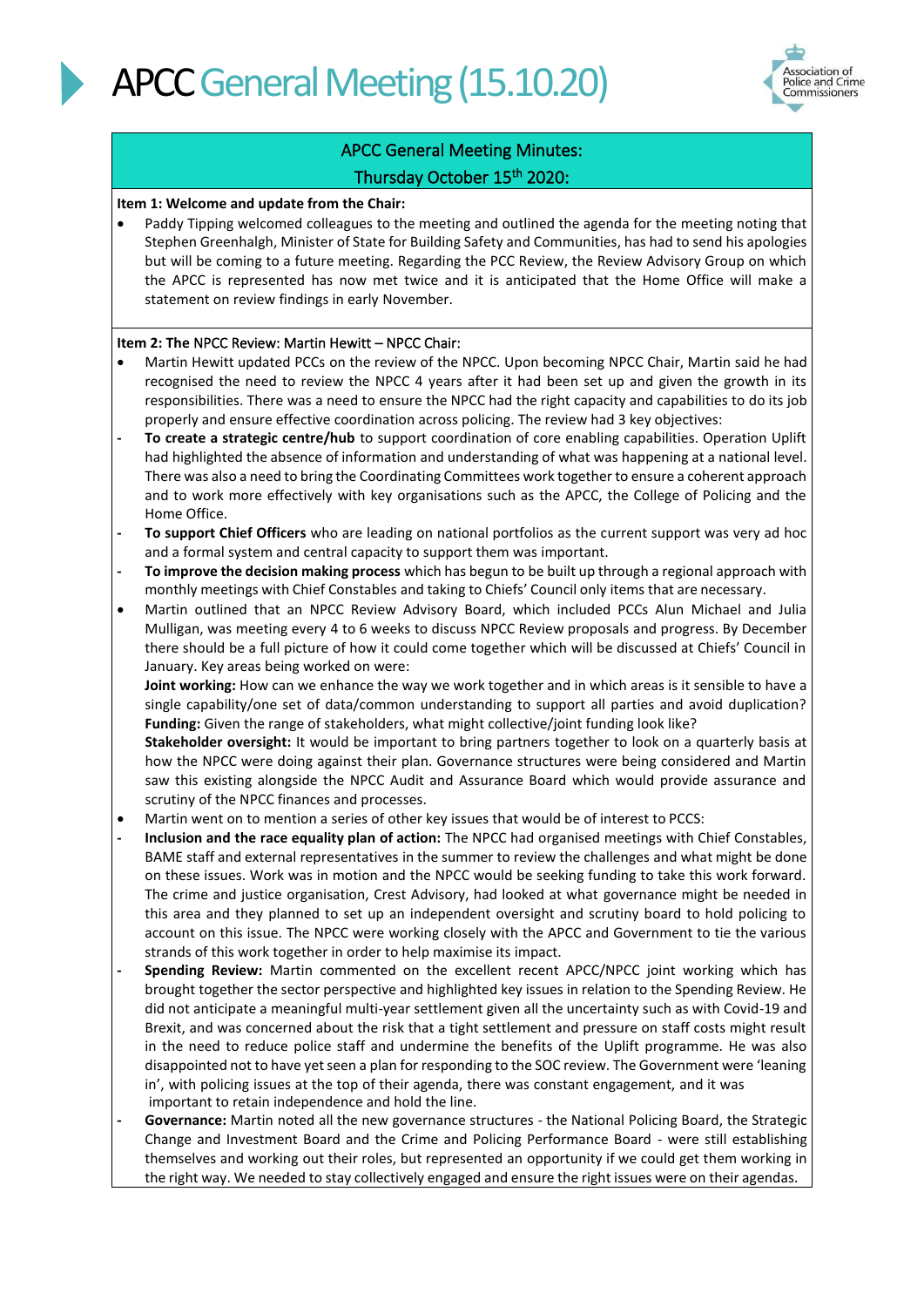

- **- Wellbeing:** It was a difficult time with Covid etc but Andy Rhodes, the NPCC lead, had done some great work in this area including on the National Wellbeing Service and the Officer and Staff safety review.
- **- Covid-19:** Policing Covid-19 had dominated much of the agenda since the spring with weekly HS meetings initially which were now every two weeks. The NPCC, NPoCC, the College of Policing and HMICFRS staff had all helped coordinate this work. PPE had been a massive issue at the start, but he was proud of the system set up; he was also grateful for the significant amounts of money committed by some PCCs. In terms of policing, the NPCC had taken a clear position on what the policing style and the relationship with the public should be – sticking with the 4 Es – and to try and emerge with even better relationships with the public. Some in Government wanted more stringent enforcement but policing was focussing on the most flagrant abuses. The relationship with the Home Office had been excellent but sometimes tense with other Departments, notably when final versions of regulations were shared only 45 minutes before becoming law, giving policing little, if any time, to ensure they were legally compliant and to brief officers. There were also challenges with the devolved administrations taking different paths and policing trying to operate as one service.
- **- The CJS:** Martin felt that this was his single biggest concern. While there was progress with Magistrates Courts this was not the case with Crown Courts, with court dates now being set for 2022. There were increasing attempts by the CJS to push responsibility and costs to the police which was unacceptable. Forces were saying that they would not continue with video remand hearings as the costs involved were significant. The CJS were talking about recovery when they should be talking about reform and taking the opportunity to make the system more effective for victims, witnesses, and the service.
- **- Forum for collective APCC/NPCC discussion:** Martin thought that the PRTB had been a useful forum for PCCs and Chiefs to come together and have strategic discussions of key issues. He hoped it might be possible to set up something that could fill that vacuum, which also included the College of Policing.

Key points raised by PCCs:

- On the NPCC Operating Model PCCs made the following points:
- **-** Q. How would a shift of significant additional resource to the centre help with the way policing was carried out in local communities and deliver the shared vision. More central funding meant less available for forces. Martin said that the numbers in the centre would be small with most resource based in forces and supporting those Chief Officers leading on different areas. There would be benefits for the public but he would ensure these are better articulated in the model.
- **-** Q. PCCs already supported the NPCC and its work by freely making available Chief Officer resource in their forces to support national work. If more resource was needed, they just had to ask. Centralising with a different structure risked making it more difficult to justify locally to the public. Martin recognised that some forces had been very supportive in setting aside time to support national activity but that was not the case everywhere. If they were supporting national activity it made sense that it was paid for nationally rather than the cost being borne by just some forces.
- **-** Q. The current governance of the NPCC was not effective. Who would decide on what the new governance should be? Was there a risk that if funding came from the Government it would be them that sought to direct what was done? Martin noted the need for Chiefs' Council to be content with what governance was agreed but recognised that there needed to be effective oversight by key stakeholders.
- On the Spending Review PCCs made the following points:
- There was concern that the settlement might risk leading to a de-civilianising of policing. Would the NPCC develop a policy for Chiefs on this to prevent this happening? Martin recognised the risk which was why they were pressing in the SR to avoid pressure on the budget that might risk that happening.
- On police challenges PCCs made the following points:
- **-** The public wanted more effective management of protests such as that involving Extinction Rebellion. Martin said that they were carrying out, with the help of HMICFRS, a quick time review of policing of protests; there was a tricky balance to achieve. The potential need for additional legislation was also being looked at.
- **-** Concern was expressed at how costs were distributed between forces. Given that PCCs were given funding based on core grant, that should also be the basis for how the costs were shared rather than on the basis of net revenue. The NPCC should clearly recognise that. Martin recognised that the funding formula was broken and needed to be reviewed, however, there was resistance to acting on this by Home Office officials. The Home Secretary had agreed but since then Covid-19 and the SR had pushed back any consideration.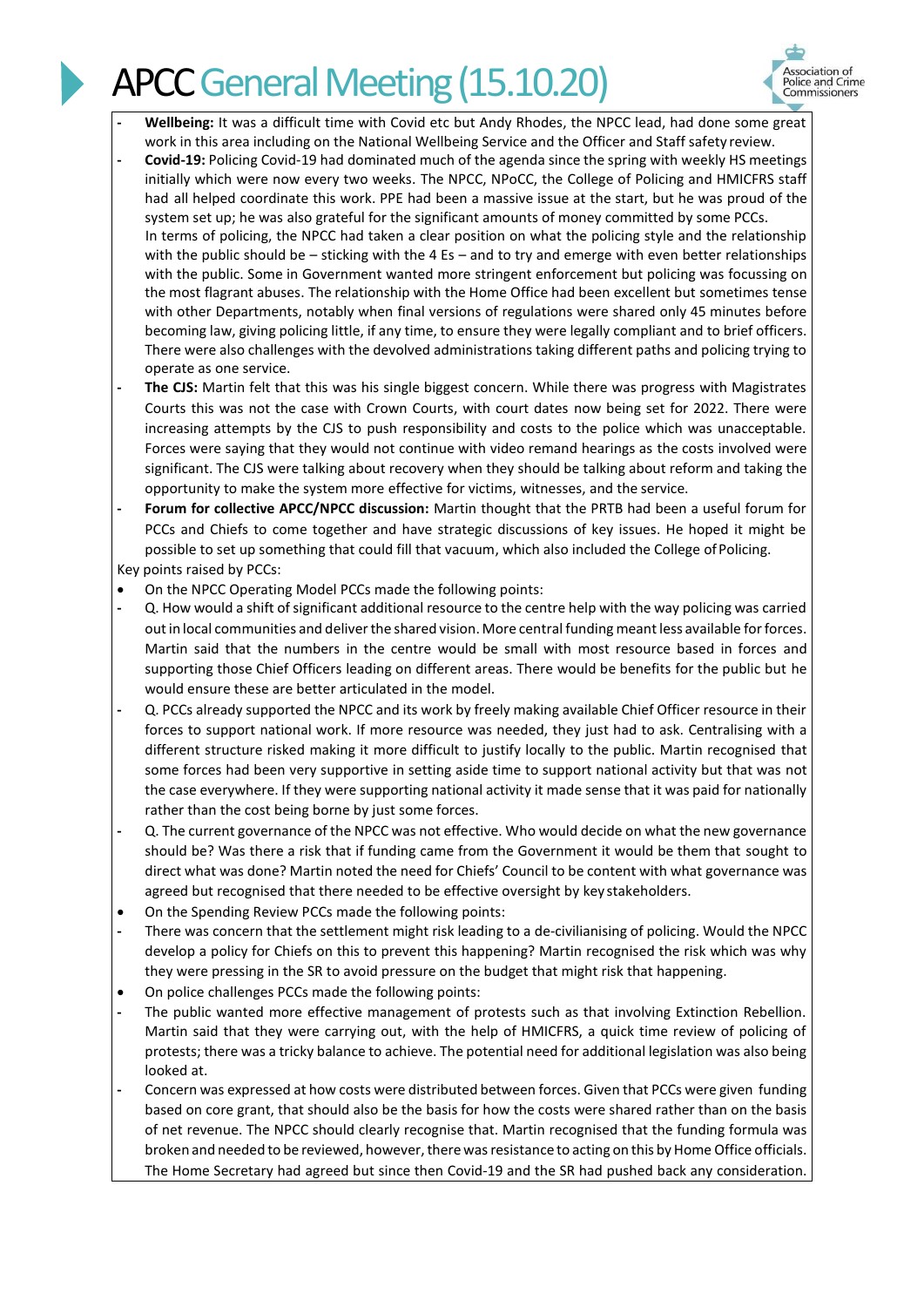

He recognised the challenges in finding a solution to sharing costs that was equitable and getting an outcome that was satisfactory for all parties concerned. What was needed was for the funding formula to be reviewed properly.

### **Approved/Agreed Actions:**

- PCCs were asked to email any further questions and comments on the NPCC Review to Susannah Hancock who will then collate them and send them on to Martin Hewitt for a response.
- Martin Hewitt was asked to consider if the NPCC response to the PCC Review can be shared.

#### **Item 3: National Policing Governance: Panel Discussion:**

- Paddy Tipping introduced Tricia Hayes (TH), Director General at the Home Office, who updated PCCs on progress made with the national policing governance landscape over the last year, following which a wider panel discussion was held with APCC Leads and PCCs.
- TH noted that the government has put policing and crime at the front and centre of its offer to citizens. The government also wants to enhance transparency so the public can better understand how policing and the wider CJ system are delivering for them. The National Policing Board (NPB) and the sub boards of the Strategic Change and Investment Board (SCIB) and the Crime and Policing Performance Board (CPPB) have therefore been developed with this in mind, and with a further intention to facilitate the relationships between key players in the system to enable smoother, more efficient collaborative working. These boards also allowed reflection on the challenges being faced by policing such as currently around Covid-19. TH sought feedback on how PCCs felt the new landscape was working so far.
- Katy Bourne (KB), who had sat on the NPB as the former Chair of the APCC, and also sat on the SCIB, gave her thoughts. KB felt that the SCIB had huge potential as members can discuss issues and challenges and bring them to the fore to allow PCCs, Chiefs and Ministers to seek solutions. She also noted there is a limit to what the SCIB can achieve in 2 hours on a quarterly basis and therefore it is critical there is further sub governance beneath the SCIB to enable effective oversight, for example in delivering the National Digital Data and Technology Strategy. A board to drive this is being developed called the Digital Data and Technology sub board which will sit under the SCIB.
- Marc Jones (MJ) sits on the CPPB as the APCC Lead for Performance. He noted the board had proven productive and the timing was good with regards to the outcomes framework that is being set up around policing performance. As the APCC Joint SOC Lead, MJ felt there was also a need for a SOC governance board which could oversee the substantial investment in this area and the work ongoing as part of the SOC review. Such a board was being developed.
- Dafydd Llywelyn (DL) provided a Welsh perspective on the governance landscape including positive work being done at national and local levels and with Public Health Wales, local government and the All Wales CJS meeting. He noted the 4 Wales PCCs are now involved in developing the Covid-19 guidance.

Key points raised by PCCs:

- An issue relating to flexibility for raising the council tax precept was raised.
- The issue of the Policing Minister identifying 6 force areas as national priority areas for reducing homicide where had this decision been made and how did this link with local Police and Crime Plan priorities? TH noted these six forces had the highest rates of homicide and the feedback from these forces is that this engagement with the Minister has been helpful.

Issues around targets, Minister's leaning in and questions around the statutory framework were raised. TH noted that because of the government's focus on crime, Ministers are keen to be able to articulate what the system is delivering nationally. The new outcomes framework is set at the national level and is an attempt to brigade as, we work together, a vision of what we try to achieve. It will not allow local target setting or be part of a national performance management framework but can track direction.

- Further questions were raised around targets apparently being imposed that PCCs were not consulted upon – for example, a national 20% reduction in crime - and the need for TOR to be produced for all of these governance boards so the process is more transparent.
- A conversation around the delivery of the Home Office's national Digital and Technology programmes regarding crime reduction benefits was raised, as was one around making greater progress facilitating collective data sharing across public services locally and nationally in order to prevent crime.
- A need for discussion on sub governance and data sharing on drugs and alcohol abuse issues was raised.
- A question was asked around the efficiency savings outlined as part of the Spending Review, which it was hoped will be recognised.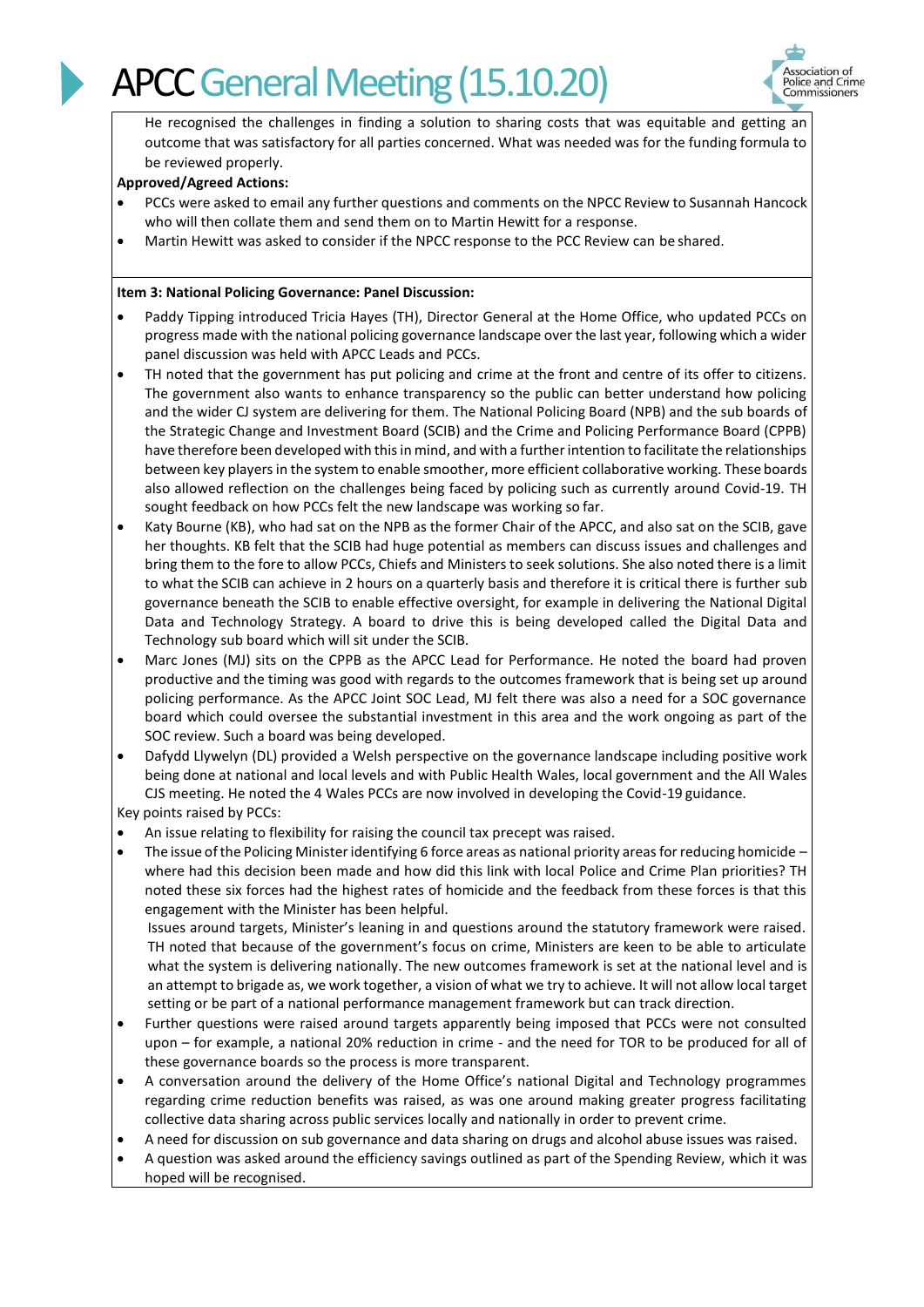

There is a need to look at wider collaborative issues across government. TH felt that the key point we can all agree on is that we need to look beyond just policing and the Home Office to wider systems and partners. Crime is a whole cross government issue and the Crime and Justice Task Force will progress this wider involvement.

#### **Approved/Agreed Actions:**

• Agreement to SCIB and CPPB papers being shared with PCCs ahead of meetings wherever possible.

#### **Item 4: Operation Uplift - Representation in Recruitment/APCC Race Disparity Working Group updates:**

- PT introduced the next item by highlighting that the NPCC had been working closely with the College of Policing to address race disparity, and that this is an area where the APCC can also help make real change. The NPCC will set up a Programme Board for this work which the APCC will be represented on. The APCC has developed an action plan based on priorities identified from a review of reports regarding race disparity and disproportionality. The Home Secretary has asked for a paper to be brought to the National Policing Board on November 4th, which summarises what the APCC, NPCC and the College of Policing are doing in this area.
- In terms of workforce representation, PT underlined that driving significant progress over the next 3 years as a part of Operation Uplift will be extremely challenging but there is much positive work going on across force areas. PT invited colleagues to provide comment on whether they think initiatives similar to those used by the Police Service Northern Ireland to achieve representation of the province's religious communities, could be used in England and Wales to drive progress on workforce representation. The APCC has previously indicated in submissions to the Home Affairs Committee that these measures are worthy of thought. The following points were made by PCCs.

Key points raised by PCCs:

- Progress is being made on achieving better workforce representation but it is too slow.
- We need to ensure there is a change of culture within forces in order to improve inclusivity, and build confidence amongst Black, Asian and Minority (BAME) communities in the police.
- It is necessary for police forces to do more work to identify the huge amount of talent that exists within BAME communities.
- We need to do more to share examples of best practice in terms of recruitment e.g. the recent leaflet drop in the West Midlands in areas with large BAME populations.
- There were a range of views expressed on the PSNI model, and more widely, and agreement that further discussion was needed on this important issue.
- Recent research has shown that Black communities feel a greater sense of confidence in the police when they are dealing with Black officers. However, some PCCs have heard from BAME people in public consultation exercises the view that changing policing culture is more important than improving policing workforce representation.
- There is a need to further push direct entry routes and other measures as a means to improving the workforce representation.
- Any approaches used to improve workforce representation should be left to the local discretion of PCCs and Chief Constables.
- Peelian principles are in jeopardy if we do not drive sufficient progress in this area.
- It is important to not lose sight of the need to also improve gender representation in policing.
- For 3 years in a row, the National Black Police Association at their conferences have voted unanimously to support legislative change to allow for positive discrimination.
- There were a range of views expressed and it was agreed that a further session was needed to discuss this issue further.

#### **Approved/Agreed Actions:**

- The APCC will identify, collate, and circulate good practice to PCCs on addressing racial disparity.
- The APCC will convene a dedicated session to explore policing workforce diversity further.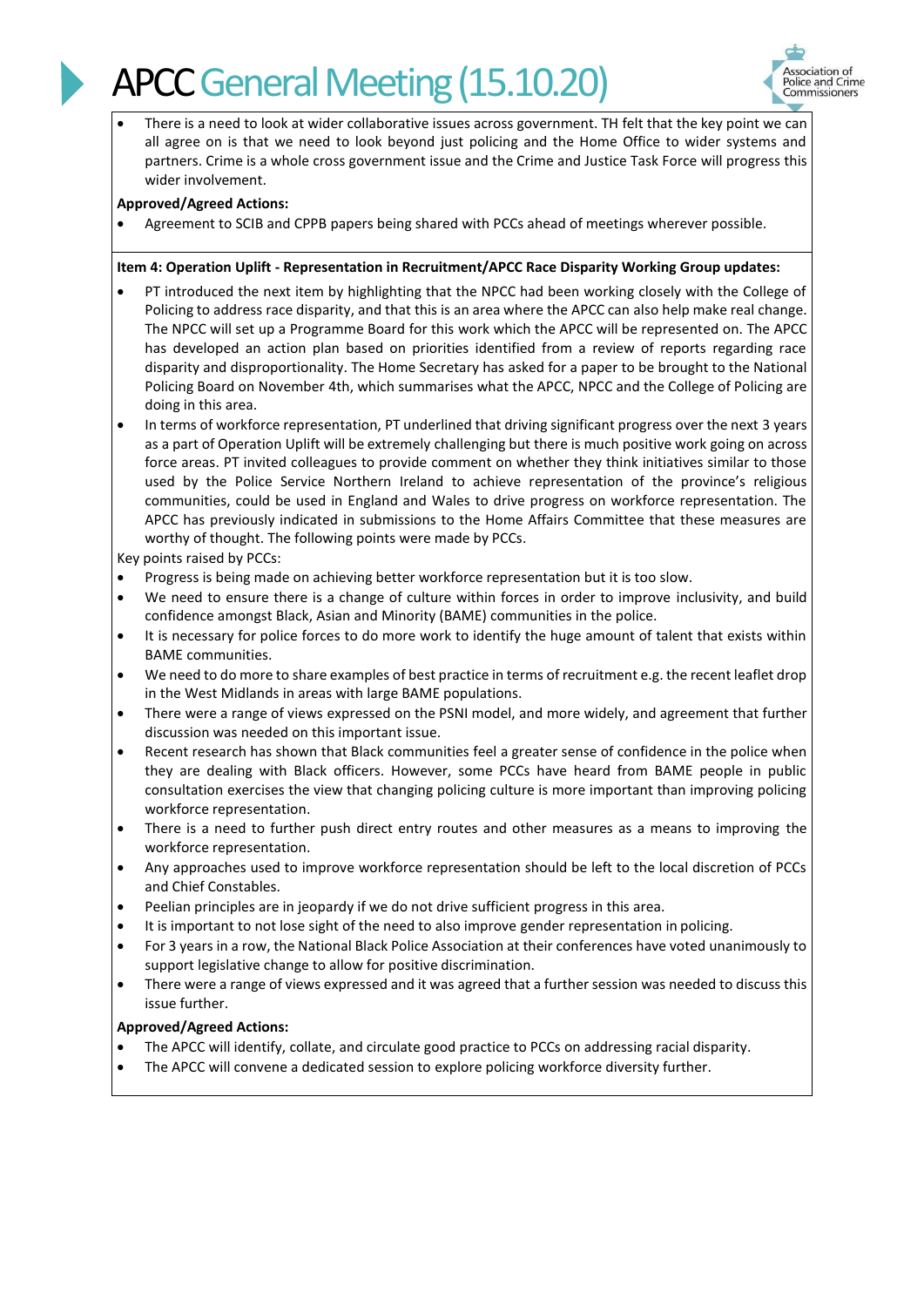

#### **Item 5: NPAS update:**

- As Chair of the NPAS National Strategic Board, Mark Burns-Williamson (MBW) set out the position and timetable going forward on NPAS to PCCs as per the recent NPAS briefing from October 2nd:
- The October and December NPAS Board meetings are critical in terms of decision making.
- The NPCC Aviation Review has gone to the Chief Constables Council and will report back to the NPAS Board on October 19th.
- There have been regional conversations about the funding model and these have been challenging.
- If the business case for fleet replacement is not supported, the sustainability of the service is in jeopardy given the age and condition of the fleet. The NPAS Board is unanimous about supporting the bid. The Home Office will make a funding decision in the SR round.
- The NPAS Board are also examining the issue of drones.
- MBW recently wrote to PCCs in July on the devolution situation in West Yorkshire. All agreed it needs to move from a lead force model to something that fits better at a national level, with a requirement for transition by May 2021. Concerns have been raised about NPAS moving to the new West Yorkshire Combined Authority. MBW said this was a transitionary arrangement and only while a longer term 'home' was found.
- The Home Office are supporting a transfer of ownership. The NPAS Board will come forward with proposals to strengthen PCC governance.

A reference was made to the Cranfield University study endorsing the use of fixed wing.

- Key points raised by PCCs:
- Comment was made relating to purchasing 10 additional aircraft when they may not be required as drones replace the fleet more and more for many functions. A smaller bid for partial replacement ofthe fleet is going to be made. Some of the critical issues are bound to what happens in the SR.
- MBW would be happy to take any further questions from PCCs offline.

#### **Item 6.1: Finance & SR update:**

- As APCC Finance Lead, Roger Hirst (RH) had recently circulated the APCC/NPCC SR submission summary document to all PCCs. The APCC/NPCC SR submission and the Home Office SR submission to HMT have now gone in. 4 weeks of further discussions at HMT are likely before any announcements.
- Uplift is one of the big areas. Commitment from the government is solid but how it dovetails with SOC is key. Discussions are ongoing on this.
- Other big segments of the submission include pay, other inflationary pressures; pensions; technology and particularly proposals to bring ESN forward, and again we have been clear that the risk must be borne by HMT. The reason why the SR bid was put in was to allow us to reduce crime of which prevention is a critical part rather than the service being responsive.
- A controversial point was BlueLight Commercial savings being regarded as central rather than force savings. The E & P figure looks in the region of £1bn savings. We have successfully argued that this should be 2/3rd cash, 1/3rd non cash. All the conversations that have taken place assume that government departments are working on the basis of a 3 year SR. Unfortunately, because of deferred budgets we are looking at similar position this year to last year in terms of the timing of the Settlement. We have been very clear with the Home Office about our requirements in this regard.
- In terms of council tax precept, any increases up to the level of inflation would be bearable. Again, we have been clear with the government on this. In addition, RH referenced the Covid-19 reimbursement templates which needed to be completed and forwarded to the Home Office by October 21st.
- Key points raised by PCCs:
- There was concern that PCCs had made significant purchases of PPE on behalf of the service but had not been recompensed for the expenses. RH stated that this should form part of the returns to the Home Office and stated that he would take this forward with Home Office representatives.
- Wider comments were made about both forces supporting UK policing and social value.

#### **Item 6.2: BlueLight Commercial update:**

- Matthew Scott then introduced Lianne Deeming, CEO of BlueLight Commercial (BLC), to the meeting who updated PCCs on the recent work undertaken by BLC, and confirmed that:
- Recruitment was on track with 22 staff in post so far and a further 14 joining in the next 3 months; all posts should be filled by February 2021 if not before.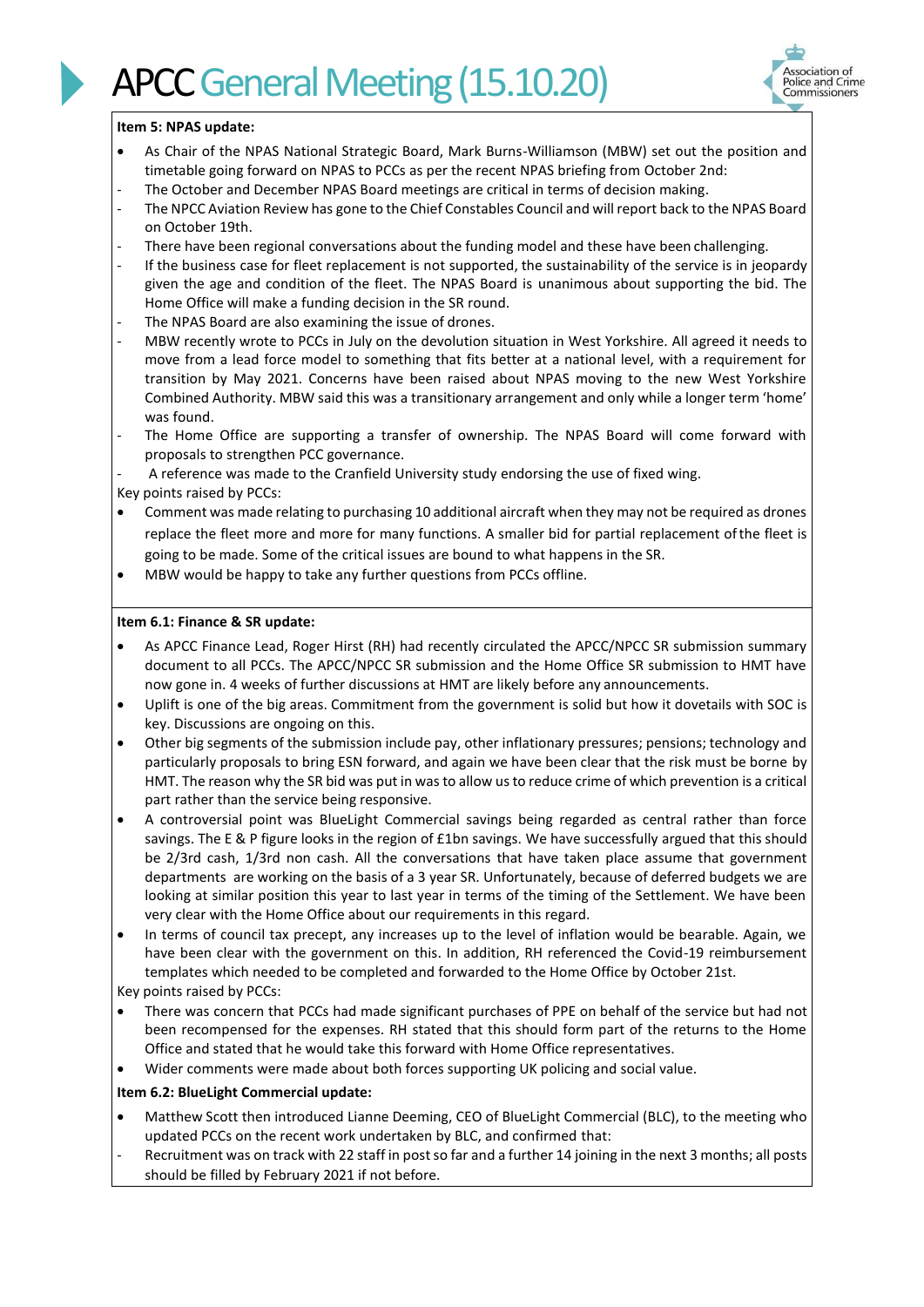

- The BLC Vision was to become the Trusted Partner for forces in England and Wales, the Go To commercial service for suppliers, and to develop and deliver a Journey to Commercial Excellence.
- Current work included:
- Fleet procurement with the launch of a national tender for 8,000 vehicles (including electric). Contracts would be in place by April 2021. BLC will act as the Contracting Authority.
- Aviation reviewing fleet replacement, leasing of helicopters, use of drones and whether to outsource.
- Brexit evaluating the potential impact on each spend category and recommending mitigation to ensure continued robust supply chains.
- Energy looking to use existing commercial frameworks that are used today in policing to their full capacity and options for a smaller number suppliers in future.
- Estates and FM carrying out a deep dive on spend data. Costs were actually up despite Covid-19 but probably because contracts had just been extended rather than renegotiated. Information on best practice would be made available.
- Covid-19 picking up testing kits as well as PPE to ensure that critical supply chains are managed.
- Pensions BLC had recently been asked to support work in this area.
- Shared services work was being taken forward and by the end of this financial year deep dives would have taken place in 17 forces to inform the way forward. Exercises were being carried out in relation to the potential for the use of AI and robotics.
- BLC would be responsible for reporting on all savings data from December. Work was taking place with the Home Office to facilitate this which would be looking at how best to exploit data and what new areas could be focused on. In due course there would be management information reports produced for each force area.
- Continued engagement was occurring with the Police ICT Company and the Forensic Capability Network to ensure a single and managed approach to the capture of all savings achieved by Policing.
- BLC was seeking a £10m facility from the Home Office to help with strategic purchasing when required. It was also planning to circulate an overarching Customer Agreement for PCCs to agree (along with a schedule in relation to fleet). This had been the subject of extensive consultation.
- Work had been carried out (top down and bottom up and an analysis of historical trends) to identify potential procurement savings of £70m over the SR period (£20m/£20m/£30m).
- A recent sustainability workshop had been held in Gloucester and BLC would be writing a paper on sustainability in policing, looking at potential carbon targets and the electrification of the fleet and infrastructure, as well as social value and the development of a tool that would help forces to bring smaller suppliers in too.

Key points raised by PCCs:

- Thames Valley Police (TVP) had had to bear around £1m costs in helping store and distribute PPE. Lianne noted that it was not possible to rely on the DHSC and so the Upper Heyford facility would need to be used for the rest of this year. The NPCC had said where they needed support with Covid testing and were looking to put that in place. TVP was told to submit costs in the imminent return, even if it had submitted them previously, and to copy information to Roger Hirst as finance lead so he could take it up with the Home Office.
- Concern was expressed around the weighting given to social value in awarding contracts was it high enough? Lianne said that the weighting for factors like social value depended on what was being purchased looking at the total life cost. BLC would be reviewing the latest Government paper on social value and was looking to share with PCCs how a social tool might work (for use by BLC andlocally).
- The very productive meeting on sustainability was noted; this was an area which policing needed to catch up on and move forward as one. The electric charging infrastructure for vehicles was very important; we might want to carry out an audit across forces. This was an exciting portfolio and if other PCCs would like to be involved they should let Martin Surl know.

#### **Approved/Agreed Actions:**

• Anthony Stansfeld (AS) will include his PPE storage and distribution costs on behalf of policing in the imminent return to the Home Office. AS will also provide information to Roger Hirst as the APCC Finance Lead so that he could discuss this with the Home Office.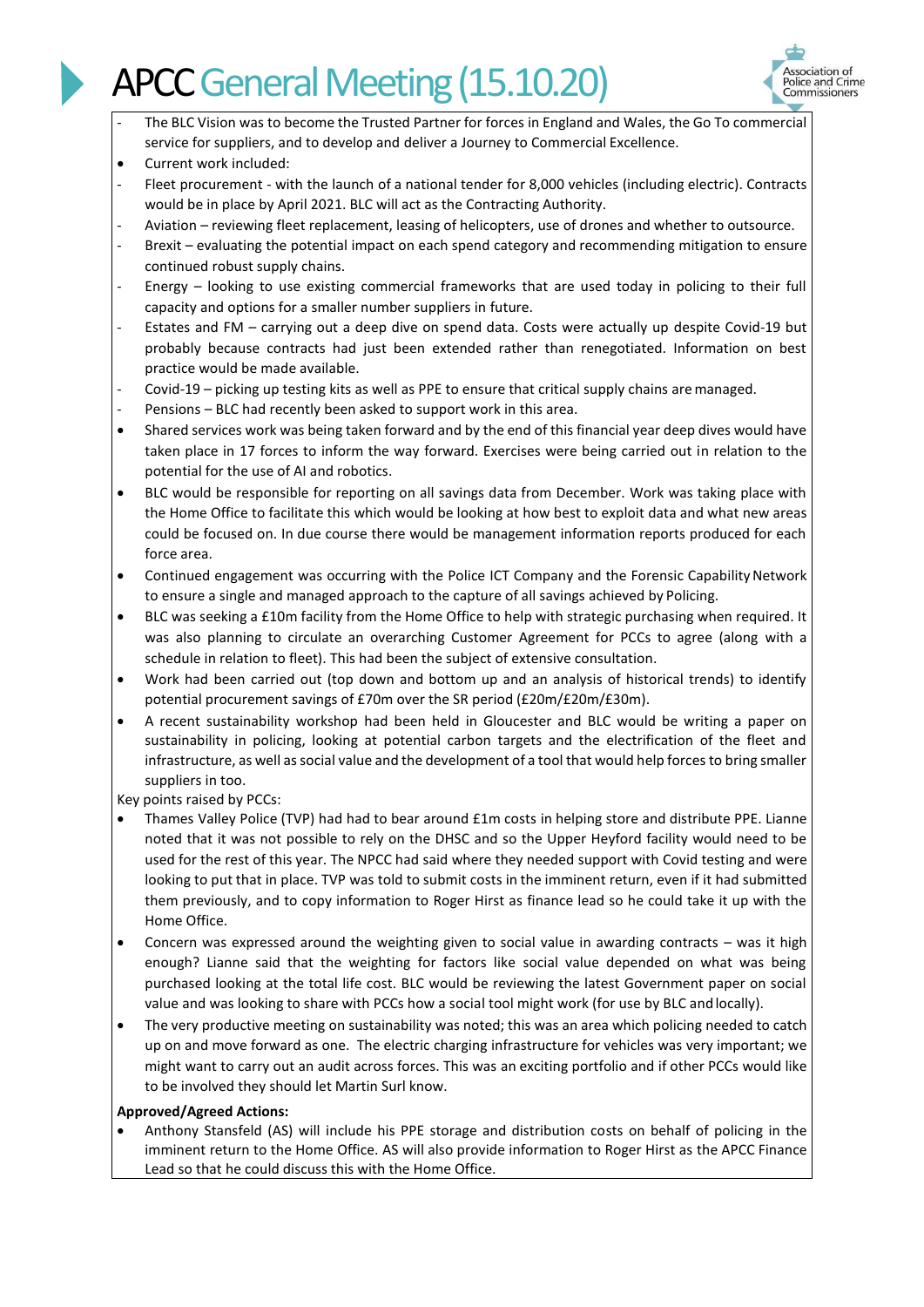

- Lianne Deeming will come back to PCCs with guidance/more detail on taking account of socialvalue.
- The APCC will share the BlueLight Commercial presentation slides with PCCs.

#### **Item 7: Portfolio / Business Plan updates: Item 7.1: SOC**

- Marc Jones reported regular engagement with the Home Office in taking forward SOC in SR work and that the Home Office is looking to go beyond the confines of SOC Review by unifying the system at national and regional levels including borders, putting ROCUs on a statutory footing; and developing a system wide approach. A threat priority areas approach represents the other limb of the work. PCCs are linked into this work and well represented.
- Work around the SR and the Uplift programme regarding an uplift in ROCU officers is ongoing. PCCs are committed to ROCUs but are looking for government to play its role. It was thought that a future event for all PCCs to discuss ROCUs would be beneficial. The good attendance at SOC Portfolio meetings was noted as was the need to ensure we have representation from each ROCU area.

#### **Item 7.2: CJS**

- David Lloyd thanked PCC colleagues for their level of engagement and support for the work of the CJS Portfolio these past few months, both through the fortnightly PCC-LCJB Chairs meeting and, most recently, their brilliant and swift response last week to the Home Office request for information about the impact of the court backlog on victims. This, however, does reflect the fact that the criminal courts are in a severe and deep crisis and, as PCCs, we are seeing the impact this has locally on victims, witnesses, and public confidence in the CJS more generally.
- The last few months have felt a bit like 'Groundhog Day' we have repeatedly sought to relay the extent of the crisis locally and nationally to Ministers and officials and urge more radical and swift action. The position in the Magistrates court is improving and is generally less of a concern, though it is not the case everywhere. The real challenges are in the Crown Courts. Some Crown Court work has continued through the pandemic too but what this means is the court backlog is distilling down to Crown Court trial work the most complex, serious cases with the highest victim impact - and what PCCs are seeing locally is stark with cases that have already been adjourned multiple times being listed into next summer and beyond into 2022 already.
- There are some recent signs that the centre may be starting to hear what PCCs have said. As well as CJS Gold being stood up again, Home Office colleagues have contacted the APCC wanting to work with us to take up the issue of the court backlog with the Ministry of Justice – this is now an area that the Home Secretary regards as a priority. They are proposing to work cross department on a series of "sprint sessions" which would deliver some targeted pieces of work around some of the most critical problem areas and look at what more can be done.
- Alongside all of the work that is currently underway, we also need to be pushing for much more radical solutions. Unless and until more radical action is taken, we are faced with the prospect of it taking 3,4 or 5 years for cases to come to trial in the Crown Court, with the attendant consequences for victims and public confidence in the system. We also want to be in position to think more strategically about what type of CJS do we want post Covid-19 such as OOCDs, Disproportionality Sentencing White Paper etc. These are important issues consideration of which is being stifled by court backlog

#### **Item 7.3: Review of Chief Officer renumeration**

Kim McGuinness updated PCCs on the recent joint Working Group that is reviewing the pay and conditions of all Chief Officer grades. We need to discuss and reach a consensus on some of the issues/ blockers that may stop Chief Officers coming up through the ranks. A proposal on full time arrangements for Deputy Chief Constables will also be made and the APCC will write out to PCCs to get their views on this. An open invite was also made to all PCCs to attend the next Workforce Portfolio Meeting on November 12<sup>th</sup> to enable a wider discussion.

#### **Item 7.4: National Enabling Programmes**

- Stephen Mold, the PCC representative on the National Enabling Programmes Programme Board, highlighted the progress being made in rolling out the programmes and encouraged all PCCs to look at the GR material emailed out the previous week (GR 165/2020). This GR included information on:
- the status of all forces in terms of the current expected timing of roll-outs.
- the recently launched NEP Enabling Centre where forces can access information on Ways of Working,